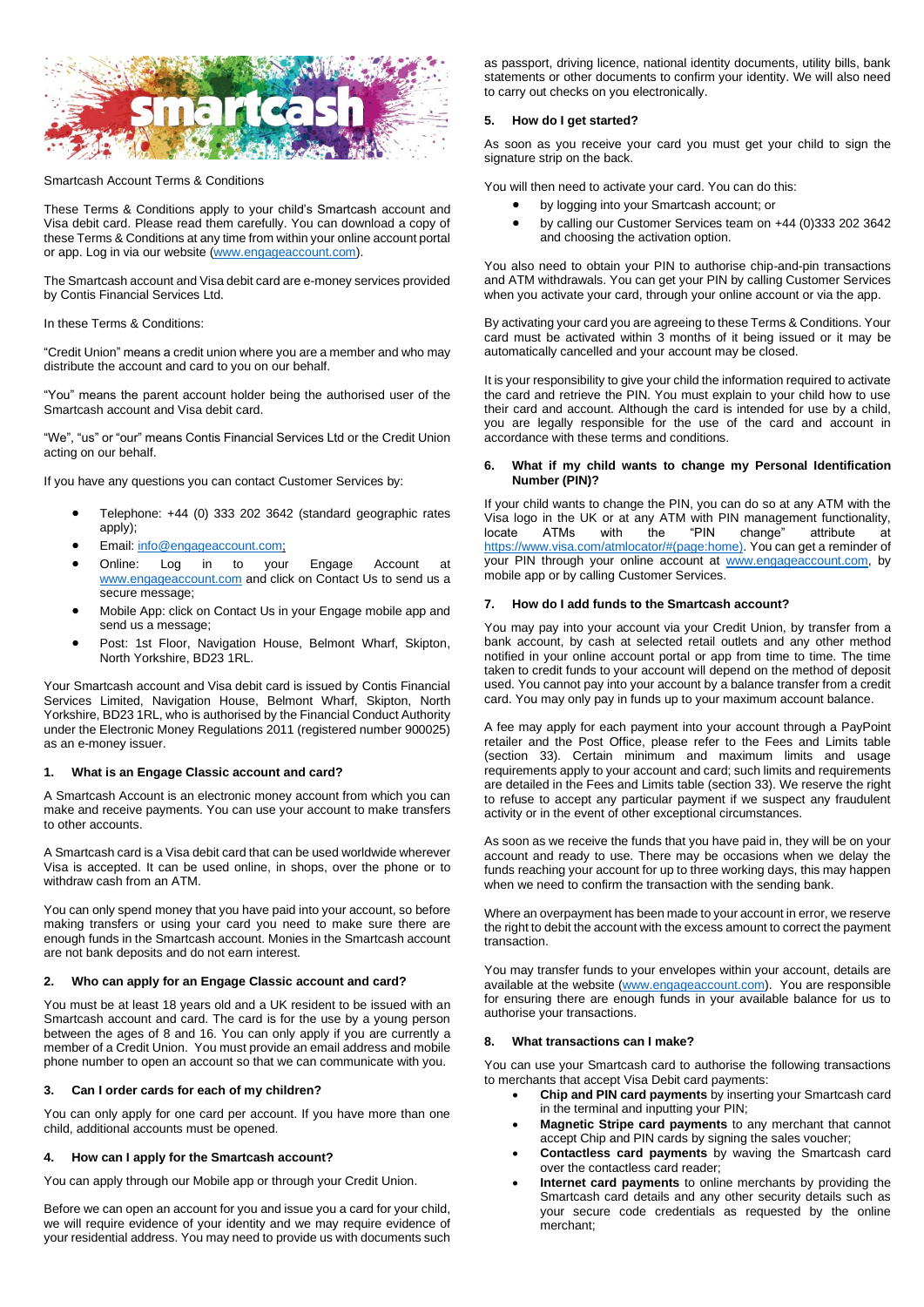- **Mail order or telephone order card payments** to merchants by providing the Smartcash card details as requested by the merchant;
- **ATM cash withdrawals** at ATMs displaying the Visa logo by inserting your Smartcash card at the ATM, inputting your PIN and following the instructions at the ATM;
- **E-wallet payments** by adding your card to the Samsung Pay, Google Pay or Apple Pay (when available) wallets in your mobile phone and waving your mobile phone over the contactless card reader or checking the e-wallet option online. You authorise the e-wallet transaction using your mobile phone security protocol which may include biometric information such as fingerprint or face ID on your mobile phone.

Like other payment cards, we cannot guarantee a third party or ATM will accept your card.

You may, in addition, be required to enter a one-time passcode or other security information including, if available and you opt for this type of identification, biometric information to authorise a transaction or make account amendments. One-time passcodes will be sent to the mobile phone number registered to your account.

As soon as a transaction is authorised we will deduct the value of your transaction from the available balance on your account. Fees may be deducted at the time of authorisation or when the transaction has been confirmed through the Visa system. A full breakdown of each transaction, including charges, will be available to view on your online account portal or app.

Once we have received authorisation for a transaction we will transfer funds to the retailer within 3 days, or to a bank or financial institution on the day we receive the authorisation or the day you requested the payment to be made for future dated transactions. A transaction will be received for Smartcash card transactions, at the time we receive the transaction instruction from the retailer or ATM operator.

Some merchants may offer you cash back on payments you make to them. How much cash back they offer and any terms and conditions applying to that cash back will be stated on the page for cash back rewards within the app or webpage. If the merchant is not listed on the page then any cash back offered is not via Smartcash and subject to any terms imposed by the merchant.

## **9. Can I cancel a transaction?**

Generally, authorisation for a transaction may not be withdrawn by you. However, you may be able to withdraw your authorisation where you have authorised a transaction which will take place on a future date. However, where a specific date is agreed, you may not revoke a payment order after the end of the business day preceding the agreed date.

To withdraw your authorisation of a Visa debit card continuous payment authority, you must notify the retailer before the close of business on the business day before the day on which the transaction was due to take place and provide us with a copy of the notice if requested. We may charge you an Administration Fee if a transaction is revoked by you under this paragraph (see the Fees and Limits table (section 33)).

## **10. Can I pay for things in a foreign currency?**

Your card is denominated in British Pounds Sterling. If you make a purchase or an ATM withdrawal in any other currency we will convert the sum into pounds sterling using the exchange rate set by Visa on the day they process the transaction, this may differ from the actual date of the transaction. An international transaction fee will apply to each of these transactions (see the Fees and Limits table (section 33).

Any changes to the exchange rate used to convert foreign transactions will be made immediately. You can find the exchange rate for a transaction made in a currency other than pounds sterling on a given date at: [https://www.visaeurope.com/making-payments/exchange-rates.](https://www.visaeurope.com/making-payments/exchange-rates)

## **11. Is there anything my child can't buy with the Smartcash card?**

You may not use your card for illegal purposes. It also cannot be used for a limited number of specified transactions.

As the card is intended for use by a young person aged between 8 years and 16 years of age there are certain additional restrictions placed on the account to prevent its use at adult retailers both on the high street and on the internet.

The card is restricted by merchant category code operated by Visa which blocks purchases at any merchant who is listed in the following categories:

Pubs, bars and nightclubs • Gambling, casinos and lotteries

- Cigar and tobacco stores
- Dating and escort services
- Massage parlours
- Automated fuel dispensers
- Inbound telemarketing companies

This relies on the merchant listing themselves appropriately and can provide only limited protection. There are categories which we allow such as supermarkets and restaurants that sell age related goods and you must rely on these retailers meeting their legal obligation not to sell these items to underage children.

## **12. How can I check the Smartcash account?**

You can check your account by accessing it securely through our mobile app or website [\(www.engageaccount.com\)](http://www.engageaccount.com/). Your statement will show:

- information on the payee of each transaction; and a reference enabling you to identify each payment transaction;
- the amount of the transaction shown in the currency in which the transaction was paid or debited to the account;
- the amount of charges for the transaction; and
- the exchange rate used in the payment transaction (where applicable); and
- the date the transaction is authorised or posted on to the account.

This information is accessible at all times via your online account portal or app, is available free of charge, and can be stored and reproduced as necessary. Paper statements are available on request and are subject to a fee (see the Fees and Limits table in section 33).

You may, in addition, be required to enter a one-time passcode or other security information including, if available and you opt for this type of identification, biometric information to access your account. One time passcodes will be sent to the mobile phone number registered to your account.

#### **13. How long will the Smartcash card last?**

Your card will be valid for 3 years. You will not be able to use your card after its expiry date. This agreement shall terminate when your card is cancelled or expires and is not replaced.

## **14. Does the Smartcash card have spending limits?**

You can only spend the money that is paid into your account. Limits also apply to daily ATM withdrawals, and other limits may be applied to the amount of spend and the number of transactions you can perform. See the Fees and Limits table (section 33) and your online account portal or app for further details.

If, for any reason, the transaction is completed when there are insufficient funds in your account then you will have to reimburse the shortfall to us, unless it is due to an error by the retailer with whom you made the transaction.

We may collect this shortfall from any card you have with us or from any funds which you subsequently pay into your account. We may suspend your cards until the negative balance is restored and charge you an Administration Fee (see the Fees and Limits table (section 33)) for transactions that you make using your card that results in a negative balance or increases the negative balance on your account.

#### **15. What if I have been overcharged or charged for transactions my child didn't make?**

If you or your child dispute a transaction that has been processed on your card you should contact the merchant first as this may lead to the quickest resolution. If the dispute cannot be resolved with the merchant or you dispute any other account transaction you should contact us without undue delay and in any event within 13 months on becoming aware of any unauthorised or incorrectly executed payment transaction.

Where you have informed us that an executed payment was not authorised by you in accordance with these Terms and Conditions, and you have taken all reasonable steps to keep safe personalised security information, keep your card secure, not disclosed your PIN or security information to anyone else and not acted fraudulently, we will:

- a) refund the amount of the unauthorised payment to you; and
- b) restore the debited payment account to the state it would have been in had the unauthorised payment not taken place.

Beyond this, we will have no further liability to you. Where payee details provided by you are incorrect, we are not liable for non-execution or defective execution of the payment transaction, but we will make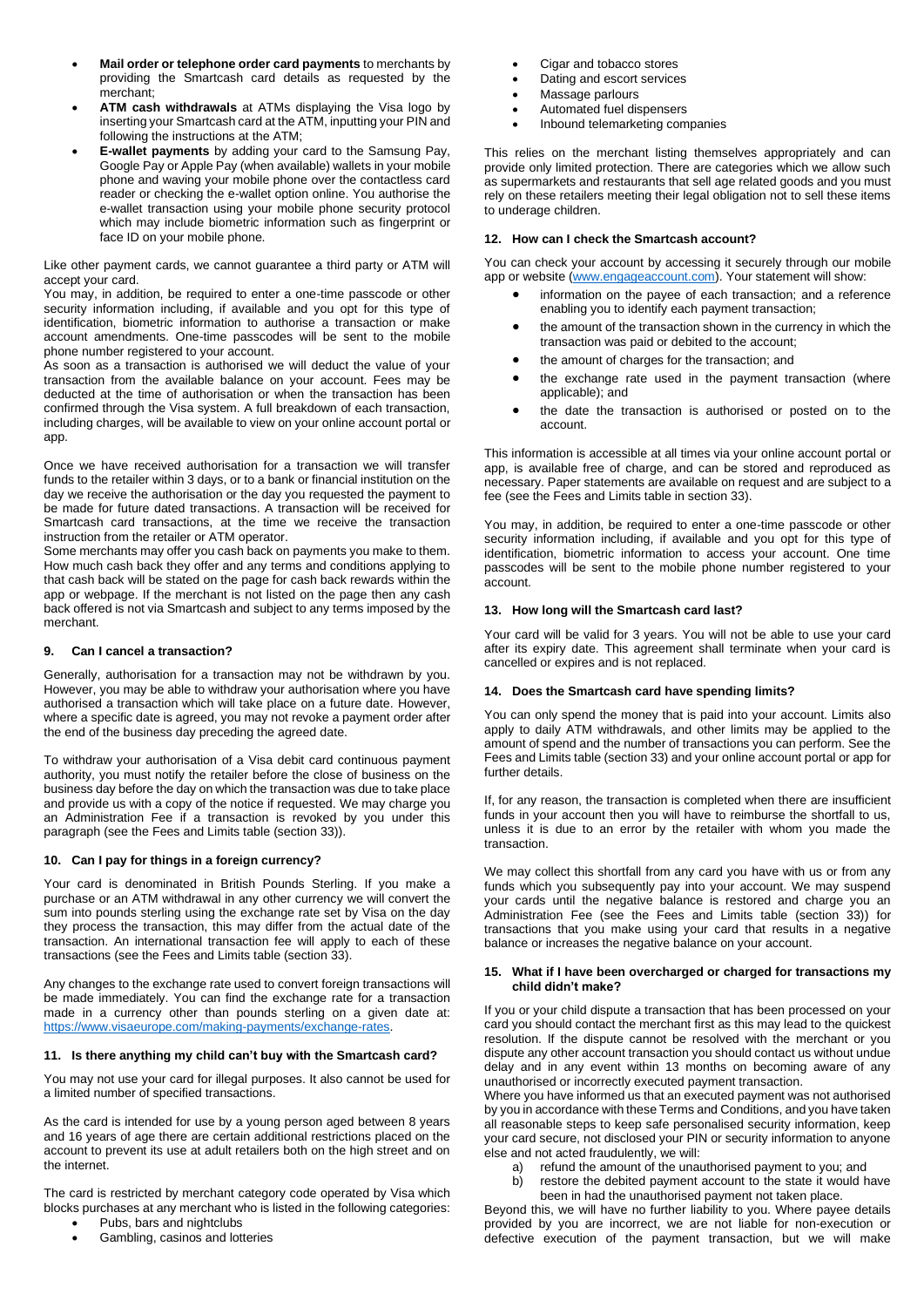reasonable efforts to recover the funds involved in the payment transaction and notify you of the outcome.

You may be entitled to claim a refund in relation to transactions where:

- the transaction was not authorised under these Terms and Conditions;
- we are responsible for a transaction which we fail to execute or incorrectly execute. In these circumstances, we will refund to you the amount of the non-executed or defective payment transaction and restore the debited payment account to the state in which it would have been had the defective payment transaction not taken place. We will also refund to you: (a) any direct charges for which you are responsible; and (b) any interest which you must pay, as a consequence of the non-execution or defective execution of the payment transaction; or
- a pre-authorised transaction did not specify the exact amount at the time of its authorisation and the amount charged is more than could reasonably be expected, taking into account previous spending patterns on the card and the circumstances of the transaction. We will either refund the full amount of the payment transaction; or provide justification for refusing to refund the payment transaction. Any refund or justification for refusing a refund will be provided within 10 business days of receiving a request for a refund or, where applicable, within 10 business days of receiving any further information requested. A claim for a refund in these circumstances will not be accepted if the amount of the transaction was made available to you at least 4 weeks before the transaction date or if the claim is made more than 8 weeks after being charged to your account.

## **16. What about security?**

It is your responsibility to keep your card and security credentials safe and not let anyone else know or use them. You must keep your security information and PIN secret at all times; never disclose your PIN or security information to anyone and do not store your PIN with your card. Security information includes your login and password details used to access your account or any other website where your cardor account details are stored. We also recommend that you check the balance on your account regularly on the mobile app, through logging onto your account at the website [\(www.engageaccount.com\)](http://www.engageaccount.com/) or by contacting Customer Services.

#### **17. What if my Smartcash card is lost or stolen or my account details are compromised?**

If you lose your card or it is stolen, or you suspect that someone else has found out your PIN or security information or accessed your account without your permission, you must tell us without undue delay by calling us or logging onto your account through the mobile app or website and notifying us. Your card will be cancelled immediately and your account may be blocked. We run a dedicated line for lost or stolen cards; the number is +44 (0) 333 202 3645 and calls are charged at the standard geographical rate. If, after reporting a lost card, you subsequently find the card you must not use it. Cut it in half through the signature box, magnetic strip and chip.

If you ask us to do so, and provided that you provide information and assistance that we request from you, we will investigate any disputed transaction or misuse of your card or account.

If the investigations show that any disputed transaction was authorised by you, or you have acted fraudulently or with gross negligence (for example by failing to keep your card, security information or PIN secure or by failing to notify us without delay on becoming aware of the loss, theft, misappropriation or unauthorised use of the card or account), then we will not refund the transaction amount and you will be fully liable for all losses incurred because of the unauthorised use of the card or account. .

If the investigations show that you have not acted fraudulently or with gross negligence, your maximum loss or liability to us for any unauthorised transaction will be limited to £35 and we will process a refund as soon as practicable, and in any event no later than the end of the business day following the day after we receive your notification.

## **18. Will you ever block a transaction without me asking?**

We may refuse to pay a transaction:

- if we are concerned about security of your card or account or we suspect your card or account is being used in an unauthorised or fraudulent manner;
- if sufficient funds are not paid into your account at the time of a transaction to cover the amount of the transaction and any applicable fees;
- if there is negative balance on your account;
- if we have reasonable grounds to believe that you are not using the card or account in accordance with these Terms & Conditions;
- if we believe that a transaction is potentially suspicious or illegal (for example, if we believe that a transaction is being made fraudulently); or
- because of errors, failures (whether mechanical or otherwise) or refusal to process a transaction by merchants, payment processors or payment schemes such as Visa.

If we refuse a transaction, we will tell you why immediately, if we can, unless it would be unlawful for us to do so. You may correct any information we hold and which may have caused us to refuse a transaction by contacting Customer Services.

#### **19. Can I cancel my Smartcash card?**

You have a legal right to cancel your account and card up to 14 days from the date your account is opened without incurring any penalty and we will refund any card issue fees. We may charge you a Card Cancellation Fee if we have already incurred costs by ordering a card in your name. You can also cancel your card any time after the 14 day period subject to a Redemption Fee (the Fees and Limits table (section 33)) by contacting Customer Services. You should also cut your cancelled card in half through the signature box, magnetic strip and chip.

All fees and charges will be apportioned up until the time of the termination of the contract, and any fees and charges paid in advance will be reimbursed proportionally. You will not be entitled to a refund of money you have already spent on transactions authorised, or pending or any fees for use of the card or account before the card or account is cancelled or expires.

## **20. Could my Smartcash account be cancelled?**

We may cancel your account and this agreement by giving you at least two months' notice. Reasons for cancellation may include:

- if this agreement or your card expires;
- If your membership of the Credit Union is cancelled or terminated for any reason;
- If you do not provide evidence of your Credit Union membership.
- If you are no longer an active member of the Credit Union due to non-payment of a loan or other funds issued by the Credit Union;
- if you break an important part of this agreement, or repeatedly break the agreement and fail to resolve the matter in a timely manner;
- if you act in a manner that is threatening or abusive to our staff, or any of our representatives; or
- if you fail to pay fees or charges that you have incurred or fail to pay back any negative balance on your card.

We may also cancel your account immediately if we:

- suspect unauthorised or fraudulent use of your card or account;
- have any other security concerns; or
- need to do so to comply with the law.

We may also deny access to your card and/ or account where we consider it to be at risk of money laundering or terrorism financing, fraud or other criminal activity. Should we need to take these actions and where possible, we will give reasons for doing so except where restricted by law.

In these circumstances, you must tell us what you want us to do with any unused funds. You must do this within 3 months of the date we tell you that your account is cancelled.

#### **21. Can I get money back once I have put it on?**

You can clear the balance on your account through spending or ATM withdrawals. See the Fees & Limits table (section 33) for the fees that would apply.

Alternatively, you may request a refund of the funds on your account by contacting Customer Services and confirming that your card has been destroyed by cutting it up. We will transfer your funds back to you at no cost to you, unless:

- you are requesting redemption before termination or expiry of this agreement;
- you cancel this agreement before any agreed termination or expiry date; or
- you request redemption more than one year after the date of termination or expiry of this agreement.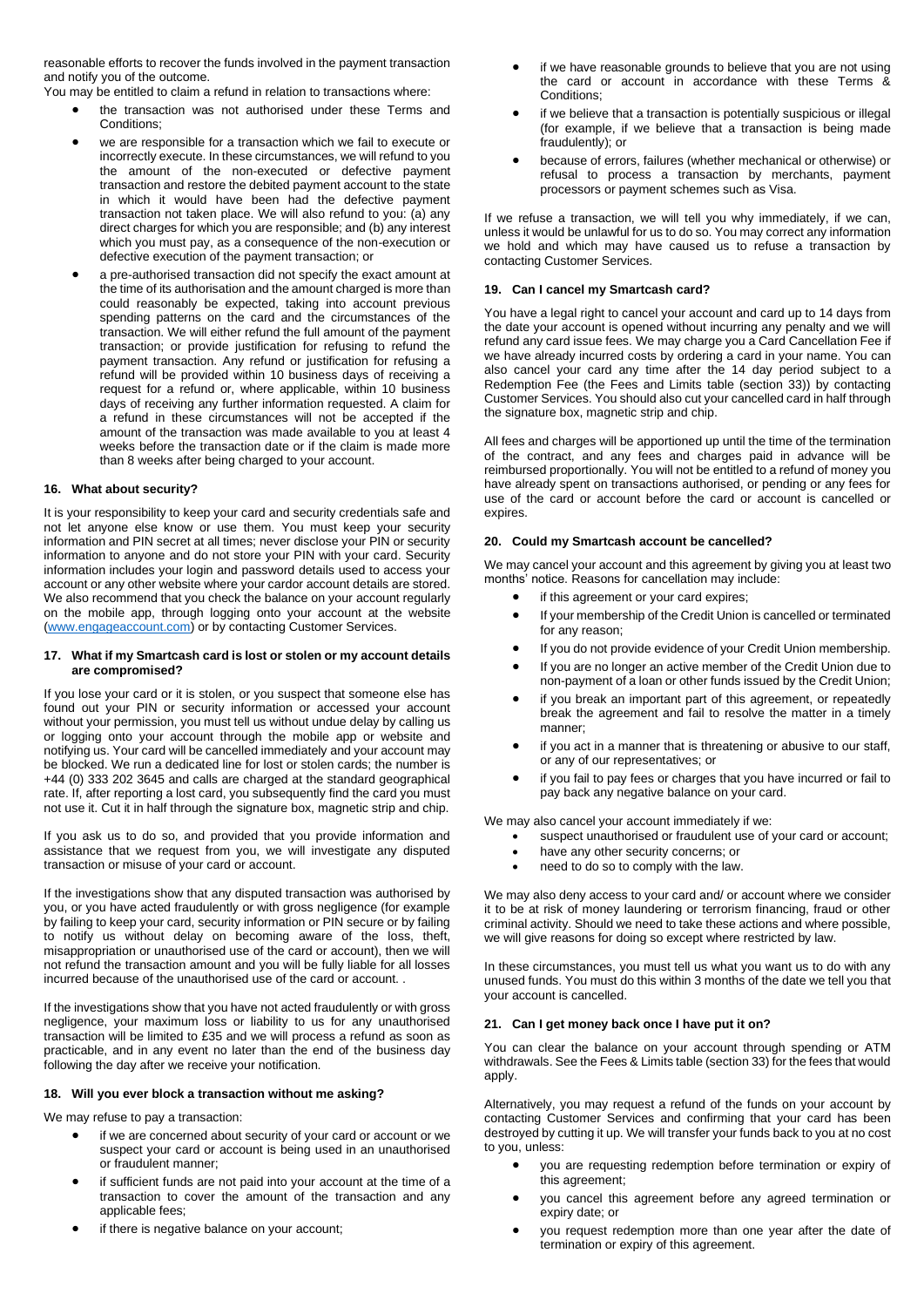If one of these situations does apply then we will charge a Redemption Fee (see the Fees and Limits table (section 33)).

We will not redeem the value of the funds on your account to you if your request for redemption of the funds is more than six years after the date of termination or expiry of this agreement.

All funds will be returned to a bank account of your choice in British Pounds Sterling. We reserve the right to see proof of your ownership of the bank account before transferring funds to it. To enable us to comply with our legal obligations, we may ask you to provide us with certain information such as identification documents before we can process your refund request.

Please also refer to section 28 below for the circumstances in which we do not give you a refund.

#### **22. Is money on my Smartcash account protected like my bank account?**

The card and associated account is an electronic money product and although it is a product regulated by the Financial Conduct Authority, it is not covered by the Financial Services Compensation Scheme. No other compensation scheme exists to cover losses claimed in connection with the card and associated account. We will however ensure that any funds received by you are held in a segregated account so that should we become insolvent your funds will be protected against claims made by our creditors.

## **23. What if I have a complaint?**

If you are unhappy in any way with your card and account or the way it is managed, you can contact Customer Services so we can investigate the circumstances for you. Any complaints you have will be dealt with quickly and fairly.

We will make every possible effort to address all points of complaint by email. We will respond within 15 business days upon receiving the complaint. If a full response cannot be providing within these timeframes, we will send a holding reply with a full response to follow within 35 business days.

If we are unable to resolve your complaint to your satisfaction you may contact the Financial Ombudsman Service at Exchange Tower, London, E14 9SR. Telephone: +44 (0)800 023 4 567 from landlines, +44 (0)300 123 9 123 from mobile phones or +44 (0)20 7964 0500 for calls from outside the UK and e-mail: [complaint.info@financial-ombudsman.org.uk.](mailto:complaint.info@financial-ombudsman.org.uk)

## **24. What if I change my details?**

You must let us know as soon as possible if you or your child change name, address, telephone number, mobile number or e-mail address. If we contact you in relation to your account we will use the most recent contact details you have provided to us. Any e-mail or SMS text message sent to you will be treated as being received as soon as it is sent by us. We will not be liable to you if your contact details have changed and you have not told us.

## **25. What will happen to my personal information?**

We are the controller of your personal data which we will use in order to open, administer and run your account and provide payment services to you. You hereby consent to us accessing, processing, and retaining any information you provide to us, for the purposes of providing payment services to you or otherwise to fulfil this agreement. For further information about how we will use your personal data, please view our Privacy Policy at [http://www.engageaccount.com/privacy-policy.](http://www.engageaccount.com/privacy-policy) You may withdraw your consent to the processing of this data by closing your account.

## **26. Will these Terms & Conditions ever change?**

We may change these Terms & Conditions by notifying you by e-mail or other agreed means at least 2 months before the change is due to happen. We will assume that you agree with the change. If you do not agree with the change you must tell us before the change happens and we will cancel your account immediately. If you cancel your account in this way then we will return any balance on the account to you and you will not be charged a Redemption Fee.

An up-to-date version of the account Terms & Conditions, as well as any notices of future changes will always be available via our website, [www.engageaccount.com](http://www.engageaccount.com/) or app. You should check our website and your online account portal or app regularly for such notices and changes.

## **27. When may use of the Smartcash card and account be interrupted?**

From time to time, your ability to use your card or account may be interrupted, e.g. when we carry out systems maintenance. If this happens, you may be unable (a) to use your card to pay for purchases or obtain cash from ATMs and/or (b) to obtain information about the funds available in your account and/or about your recent transactions.

In addition, like other payment cards, we cannot guarantee a merchant will accept your card, or that we will necessarily authorise any particular transaction. This may be because of a systems problem, something outside our reasonable control, to comply with legal and regulatory requirements, or because we have suspended, restricted or cancelled your card or refused to replace it in accordance with these Terms & Conditions.

## **28. What is our responsibility?**

If we incorrectly deduct funds from your account, we will refund them. If we subsequently establish that the refunded amount had in fact been correctly deducted, we may deduct it from your available balance and may charge you a fee. If you do not have sufficient available balance, you must repay us the amount immediately on demand.

If unauthorised transactions occur after you have notified us of the loss, theft, compromise or unauthorised use of your card or account, and you have not acted fraudulently or in breach of these Terms and Conditions, then we will be liable.

We will not be liable:

- in any event that a merchant refuses to accept your card;
- for any interruption, disruption or impairment of our service or any third party services on which we rely for the performance of our obligations hereunder;
- for refusing to authorise a transaction;
- for cancelling or suspending use of your card or account;
- for any loss arising from your inability to use your card or access your account due to interruptions;
- for any direct or indirect loss or damage you may suffer including loss of revenue, loss of reputation, goodwill, opportunity or anticipated savings as a result of your total or partial use or inability to use your card, mobile app, website or account or the use of your card or account by any third party (unless otherwise required by law);
- for the quality, safety, legality or any other aspect of any goods or services purchased with your card; and
- any abnormal and unforeseeable circumstances beyond our control, however so caused.

For the SMS services we offer, we are not responsible for lost, late or undelivered text messages, notifications or communications. We accept no responsibility for any technical, computer, online, telephone, cable, electronic, software, hardware, transmission, connection, internet, website or other access issue which may hinder your ability to access the SMS services.

Nothing in these Terms and Conditions shall operate to exclude liability for death or personal injury due to negligence or for fraud or fraudulent misrepresentation or for any statutory liability that cannot be excluded or amended by agreement between the parties.

## **29. When can I be charged (other than the fees in section 33)?**

We may charge you for any reasonable costs that we incur in taking action to stop you using your card or account and to recover any monies owed as a result of your activities if you:

- use your card or account fraudulently;
- do not use your card or account in accordance with these Terms & Conditions; or
- have been grossly negligent, for example by failing to keep your card or PIN secure or by failing to notify us without delay after your card is lost, stolen, or used by someone else or where your account has been compromised.

In these circumstances we will not refund transactions and we reserve the right to charge you for any reasonable costs that we incur in taking action to stop you using your account and to recover any monies owed as a result of your activities.

If you have not been fraudulent, or grossly negligent, and have used your card and account in accordance with these Terms & Conditions, your maximum liability for any unauthorised transaction resulting from the use of a lost or stolen card or details before you notify us will be £35.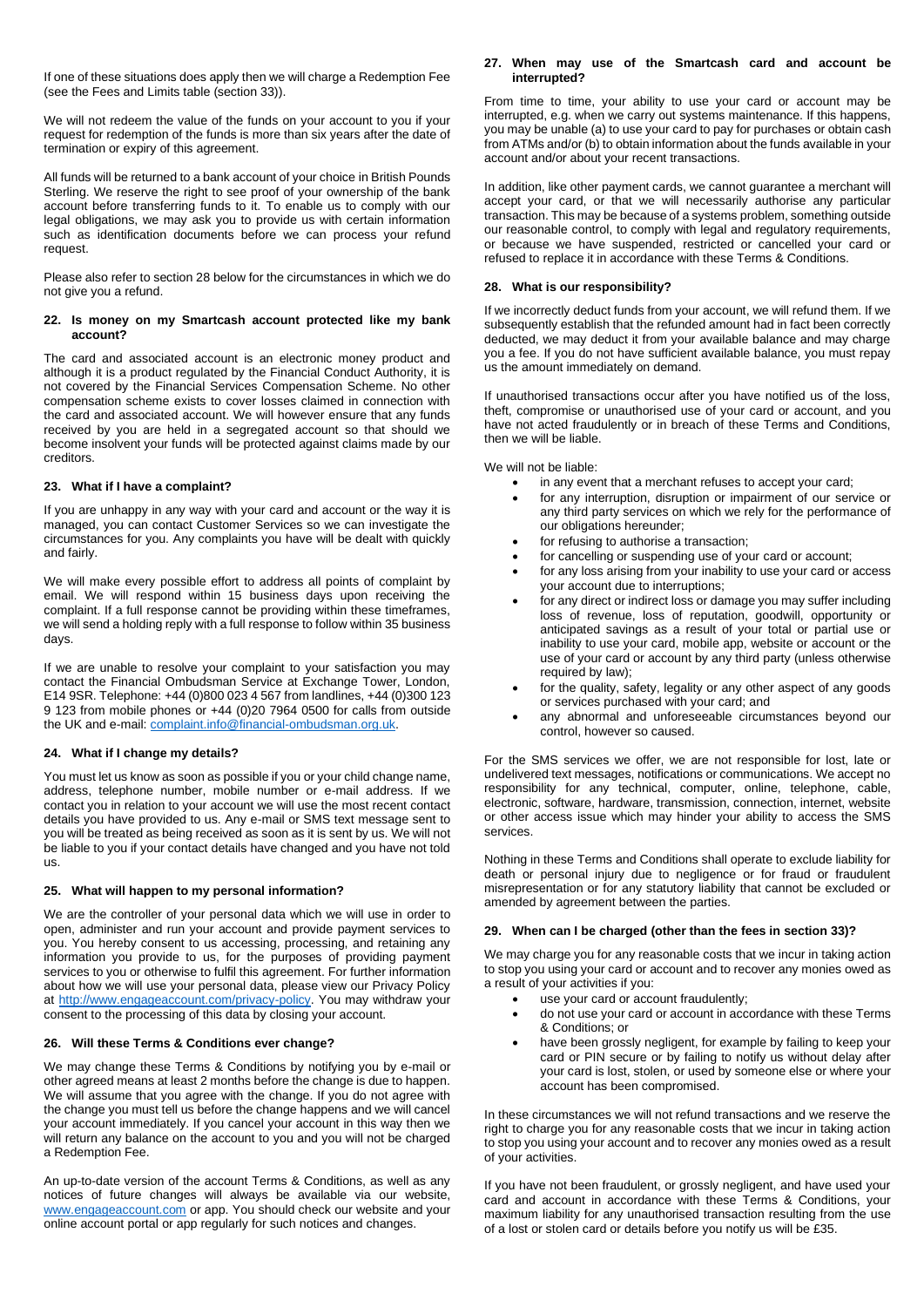We may also charge you an Administration Fee if we have to manually intervene to complete a payment or rectify an error on the account caused by an error or omission on your part.

## **30. Am I permitted to give access to third party providers?**

You may allow regulated Third Party Providers ("TPPs") (including Account Information Service Providers ("AISPs") and Payment Initiation Service Providers ("PISPs")) access to your online account; either to make payments, obtain account balances or obtain information on previous transactions.

Before giving consent to a TPP, you should:

- a) ensure that the TPP is authorised and holds the correct regulatory permissions;
- b) check what level of access you are consenting to, how your account will be used and the extent to which your data will be shared with third parties; and
- c) familiarise yourself with your obligations and rights under the TPP agreement, in particular your right to withdraw consent to access your account.

We may refuse to allow a TPP access to your account where we are concerned about fraudulent or unauthorised access.

We are not party to, or responsible for, any agreements between you and a TPP. Subject to any rights to refund you may have under these Terms and Conditions, we shall have no liability for:

- a) any loss whatsoever, as a result of using a TPP and entering into a TPP agreement; and
- b) any actions that the TPP takes in relation to suspending or terminating your use of their service or for any resulting losses.

## **31. Can I assign my rights or obligations under these Terms and Conditions?**

You may not transfer or assign any rights or obligations you may have under these Terms & Conditions to any other person without our prior written consent. We may assign the benefit and burden of these Terms & Conditions to any other person at any time on giving you two months prior notice of this. If we do this, your rights will not be affected.

# **32. Governing law**

This Agreement is concluded in English. All communications with you will be in English. These Terms & Conditions will be construed in accordance with English law and the exclusive jurisdiction of the English courts.

## **33. What are the fees and limits?**

Engage Smartcash Fees

| <b>Fees and Charges</b>                     | Value                                            | <b>Comments</b>                                                                                                                                                                                                                                                                                                                                                  |  |  |
|---------------------------------------------|--------------------------------------------------|------------------------------------------------------------------------------------------------------------------------------------------------------------------------------------------------------------------------------------------------------------------------------------------------------------------------------------------------------------------|--|--|
| Card Fee                                    | £10.00                                           |                                                                                                                                                                                                                                                                                                                                                                  |  |  |
| <b>Replacement Card</b>                     | £4.95<br>Lost/stolen/damaged<br>replacement card | Free replacement for<br>expired cards. £4.95<br>for<br>lost/stolen/damaged<br>replacement.                                                                                                                                                                                                                                                                       |  |  |
| Monthly<br><b>Management Fee</b>            | Free                                             |                                                                                                                                                                                                                                                                                                                                                                  |  |  |
| Card delivery times                         | Within<br>10 <sup>1</sup><br>working<br>days     |                                                                                                                                                                                                                                                                                                                                                                  |  |  |
| <b>Transactions &amp; Purchases</b>         |                                                  |                                                                                                                                                                                                                                                                                                                                                                  |  |  |
| UK purchases                                | <b>FREE</b>                                      |                                                                                                                                                                                                                                                                                                                                                                  |  |  |
| 8<br>European<br>International<br>purchases | £1.00 plus $2\%$ of the<br>transaction value     | Any transaction in a<br>foreign currency will<br>converted<br>into<br>be<br>pounds. We'll do this<br>at the rate of exchange<br>provided<br>by<br>Visa<br>Europe on the<br>date<br>they<br>the<br>process<br>transaction which may<br>differ from the actual<br>transaction date. See<br>information on<br>more<br>exchange rates on the<br>Visa Europe website. |  |  |
| ATM Withdrawal UK*                          | £0.35                                            |                                                                                                                                                                                                                                                                                                                                                                  |  |  |

| ATM<br>Withdrawal<br>ATM<br>Europe*<br>&<br>Withdrawal<br>International* | £2.00 plus $2\%$ of the<br>transaction value | Any transaction in a<br>foreign currency<br>will<br>be<br>converted<br>into<br>pounds. We'll do this<br>at the rate of exchange<br>provided<br>by<br>Visa<br>Europe on the date<br>they<br>process<br>the<br>transaction which may<br>differ from the actual<br>transaction date. See<br>more information on<br>exchange rates on the<br>Visa Europe website. |
|--------------------------------------------------------------------------|----------------------------------------------|---------------------------------------------------------------------------------------------------------------------------------------------------------------------------------------------------------------------------------------------------------------------------------------------------------------------------------------------------------------|
| Cash Withdrawal at<br>a Post Office                                      | £0.50                                        | Maximum withdrawal<br>£250                                                                                                                                                                                                                                                                                                                                    |
| Cashback Instore                                                         | Free                                         | You can request up to<br>cashback<br>£50<br>at<br>participating<br>UK retailers when<br>making a purchase.                                                                                                                                                                                                                                                    |
| <b>Account Load Fees</b>                                                 |                                              |                                                                                                                                                                                                                                                                                                                                                               |
| Bank transfer                                                            | <b>FREE</b><br>(maximum<br>£500)             | Add<br>funds<br>to your<br>Engage<br>account<br>by<br>bank transfer from a<br>UK bank account.                                                                                                                                                                                                                                                                |
| PayPoint                                                                 | £0.50 + 2.5% of the<br>value                 | Maximum load amount<br>of £249.                                                                                                                                                                                                                                                                                                                               |
| Post Office                                                              | £1.00<br>$+1%$<br>of<br>the<br>value         | Maximum load amount<br>of £250 coin and £500<br>coin<br>and<br>notes.<br>Subject to<br>account<br>conditions.                                                                                                                                                                                                                                                 |
| <b>Funds Movement and Transfer Fees</b>                                  |                                              |                                                                                                                                                                                                                                                                                                                                                               |
| Future dated transfer<br>from account                                    | <b>FREE</b>                                  | Transfer money to a<br>UK bank account in<br>three working days.                                                                                                                                                                                                                                                                                              |
| Next<br>day transfer<br>from account                                     | £3.00                                        | Transfer money to a<br>UK bank account on<br>the next working day.                                                                                                                                                                                                                                                                                            |
| Same day transfer<br>from<br>account<br>(CHAPS)                          | £15.00                                       | Transfer money to a<br>UK bank account on<br>the same day, some<br>restrictions may apply.                                                                                                                                                                                                                                                                    |
| International transfer                                                   | £20.00                                       | Transfer money to a<br>foreign bank account<br>within<br>5-7<br>working<br>days.                                                                                                                                                                                                                                                                              |
| <b>Other Fees</b>                                                        |                                              |                                                                                                                                                                                                                                                                                                                                                               |
| ATM<br>balance<br>enquiry                                                | £0.10                                        | Balance enquiries are<br><b>FREE</b><br>through<br>your<br>mobile<br>app or<br>by<br>logging<br>into<br>your<br>account online.                                                                                                                                                                                                                               |
| Balance enquiry at a<br>Post Office                                      | £0.20                                        | Balance enquiries are<br>FREE through<br>your<br>mobile<br>app or<br>by<br>logging<br>into<br>your<br>account online.                                                                                                                                                                                                                                         |
| <b>SMS Alerts</b>                                                        | £0.10                                        | Optional service<br>for<br>confirmation<br>οf<br>statement generation,<br>bank transfers from<br>account and marketing<br>messages.                                                                                                                                                                                                                           |
| <b>Email Alerts</b>                                                      | Free                                         | Optional service<br>for<br>confirmation<br>οf<br>statement generation,<br>bank transfers<br>from<br>account and marketing<br>messages.                                                                                                                                                                                                                        |
| Call<br>costs<br>to<br><b>Customer Services</b>                          | Standard<br>geographical rate                | Calls to $+44$ (0)333<br>202 3642 are charged<br>standard<br>at<br>geographical<br>rates<br>and will be included in                                                                                                                                                                                                                                           |